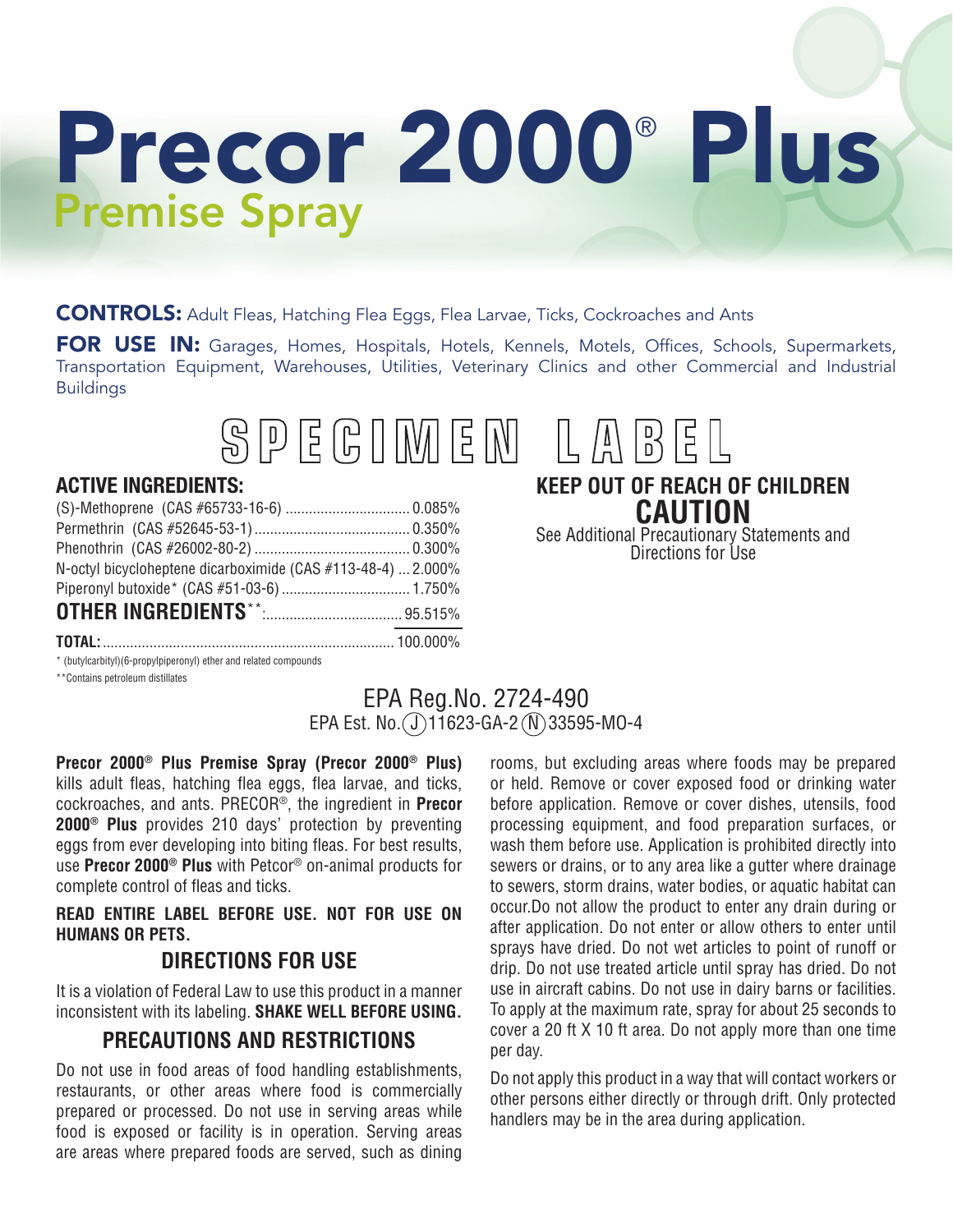# **FOR USE IN THE HOME/GARAGE/KENNEL**

**Identify treatment areas,** especially those where pets frequent, such as in and around pet's sleeping and resting areas. These are the primary areas where fleas, their eggs, and ticks are found. Before treatment, make a test application to upholstery, drapery, light-colored, delicate fabrics, or wood surfaces in an inconspicuous place.

**Prepare treatment areas.** Remove pets and birds, and cover and unplug fish aquariums before spraying. Remove motor vehicles before using in garages. For best results with Surface/Carpet treatments, vacuum thoroughly before spraying and discard vacuum bag in outside trash. This product may also be used for infested surfaces inside motor vehicles.

**Apply treatment.** For flea/tick infestations, a single 16 oz. can treats 2000 square feet (22 oz. can treats 2750 square feet). Hold container upside down 2-3 feet from surface, point actuator towards the surface and push button. Using a sweeping motion, apply a light uniform spray to all surfaces of furniture, rugs, carpets, drapes, and around all pet resting areas. Mist treated areas only until "slightly damp". Reapply in 14 days, if necessary. **IMPORTANT:** Only complete and proper application to carpets, upholstery, drapes, and other fabrics will provide thorough flea/tick elimination. Keep people and pets out of areas during treatment. Do not apply directly to pets or animals. Vacate room after treatment, and ventilate until surfaces are dry before reoccupying. To eliminate fleas/ ticks on your pets, only use products approved for such uses, such as Petcor® Flea Spray.

#### **For use in: Hospitals, Hotels, Motels, Offices, Schools, Supermarkets, Transportation Equipment (Buses, Boats, Ships, Trains, Trucks), Warehouses, Utilities, Veterinary Clinics and Other Commercial and Industrial Buildings:**

**Prepare Treatment Areas.** For best results with Surface/ Carpet treatments, vacuum thoroughly before spraying and discard vacuum bag in outside trash. Test in an inconspicuous area before treating. Keep people and pets out of areas during treatment. Cover and unplug aquariums before spraying. Thoroughly ventilate until surfaces are dry before reoccupying.

**Apply Treatment.** For flea/tick infestations, a single 16 oz. can treats 2000 square feet (22 oz. can treats 2750 square feet). Hold container upside down 2-3 feet from surface, point actuator towards the surface and push button. Using a sweeping motion, apply a light uniform spray to all surfaces of furniture, rugs, carpets, drapes, and around all pet resting areas. Mist treated areas only until "slightly damp". Reapply in 14 days, if necessary. **IMPORTANT:** Only complete and proper application to carpets, upholstery, drapes, and other fabrics will provide thorough flea/tick elimination. **For cockroaches:**  Spray into hiding places, such as cracks, crevices, behind sinks, cabinets, along baseboards and floors, around drains and plumbing, hitting insects with spray whenever possible.

**For ants:** Spray trails, nests, and points of entry. Spray on ants where possible.

## **STORAGE AND DISPOSAL**

Do not contaminate water, food, or feed by storage or disposal. **Pesticide Storage:** Store in a cool, dry area. Do not transport or store below 32° F. **Container Handling and Disposal:** Do Not Puncture or Incinerate! **If empty:** Place in trash or offer for recycling if available. **If partly filled:** Call your local solid waste agency for disposal instructions.

#### **PRECAUTIONARY STATEMENTS – HAZARDS TO HUMANS AND DOMESTIC ANIMALS CAUTION**

Avoid contact with skin or clothing. Wash hands thoroughly with soap and water after handling and before eating, drinking, chewing gum, using tobacco, or using the toilet. Prolonged or frequently repeated skin contact may cause allergic reactions in some individuals.

Some materials that are chemical-resistant to this product are barrier laminate, nitrile rubber  $\geq 14$  mils, neoprene rubber  $\geq$ 14 mils, viton  $\geq$  14 mils. If you want more options, follow the instructions for category E on an EPA chemical-resistance category selection chart.

#### **Personal Protective Equipment (PPE)**

Applicators must wear the following: Long-sleeve shirt and long pants Shoes plus socks Chemical-resistant gloves

## **USER SAFETY REQUIREMENTS**

Follow manufacturer's instructions for cleaning/maintaining PPE. If no such instructions for washables exist, use detergent and hot water. Keep and wash PPE separately from other laundry. Discard clothing and other absorbent material that have been drenched or heavily contaminated with the product. Do not reuse them.

## **FIRST AID**

**IF ON SKIN OR CLOTHING** • Take off contaminated clothing. • Rinse skin immediately with plenty of water for 15-20 minutes. • Call a poison control center or doctor for treatment advice.

**IF SWALLOWED** • Immediately call a poison control center or doctor for treatment advice. • Do not induce vomiting unless told to do so by a poison control center or doctor. • Do not give ANY liquid to the person. • Do not give anything by mouth to an unconscious person.

In case of emergency, call 1-800-248-7763 or a poison control center. Have the product container or label with you when calling a poison control center or doctor or going for treatment.